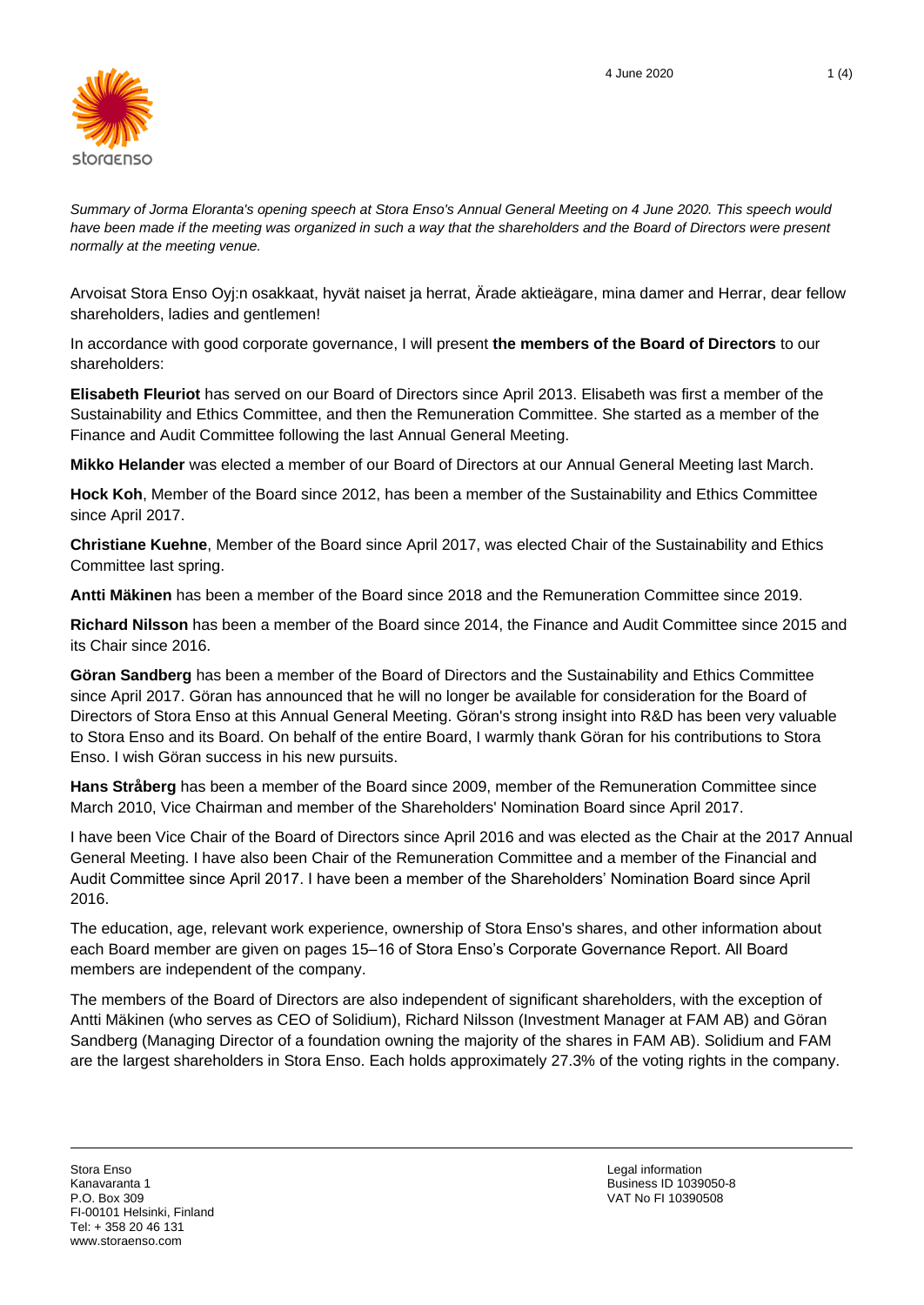### **Board of Directors last year**

The Annual Report and the aforementioned Corporate Governance Report provide information on the activities of the Board of Directors. Last year, the Board of Directors exercised normal oversight over Stora Enso's operations and management and made significant strategic, investment, organizational and financial decisions.

# **A few routine statistics that contain important information**

The Board had 12 meetings last year with a 100% attendance rate, meaning that all members attended all meetings. The Finance and Audit Committee had 8 meetings, the Sustainability and Ethics Committee had 4 meetings and the Remuneration Committee preparing for the change of CEO had 10 meetings. Attendance at committee meetings was also 100%.

In my opinion, the 100% attendance of Board members at meetings reflects the Board's commitment to the company.

### **Board work priorities 2019**

We have identified three areas as being most important for the Board of Directors to focus on to bolster Stora Enso's success:

- 1) accelerating growth
- 2) improvement in efficiency and productivity; and
- 3) development of expertise and capabilities

The Board has discussed, evaluated and made decisions on many concrete matters related to these focus areas. In addition to that, the CEO has reported to the Board every month on the development of these matters.

The Board is also familiar with the Group's successor planning and has had discussions with the CEO on succession planning with the management.

Indeed, succession planning became surprisingly important last year when we heard from Karl-Henrik Sundström of his desire to step down as CEO.

Kalle started as CFO in 2012 and became CEO in 2014. It is no exaggeration to say that during Kalle's term, Stora Enso became a leading company in sustainability. Our continuous innovation and other work have shown that fossil-based materials can be replaced by sustainable wood-based products. We are now The Renewable Materials Company. In this way, we can contribute in the fight against global warming. I would also like to thank Kalle Sundström for his valuable leadership in Stora Enso.

# **Election of the CEO**

Under normal circumstances, the election of the CEO is the most important single decision of the Board. That is why in Stora Enso, the Board has carefully considered successor planning, including for the CEO, even though we did not have any information that the issue would become topical last year. As a result of our strategy work, we had determined in writing the qualities we would need from the next CEO and agreed on a process that would ensure that we would select the best person for the job. We want Stora Enso to continually innovate, pursue growth targets and develop the productivity of our business, and expect the CEO to have strong leadership and the ability to engage Stora Enso enthusiastically.

We used an external recruitment consultant, who in the first instance suggested hundreds of people who were to some extent fit for the profile we had defined. We chose about 30 internal and external candidates in the so-called long list. Several of these were interviewed. In the final round, we explored the references, background and personality as a leader of the most interesting people before the final round of interviews.

Consequently, the Board unanimously came to the conclusion that Annica Bresky is the best person to run Stora Enso. She started on 1 December as President and CEO.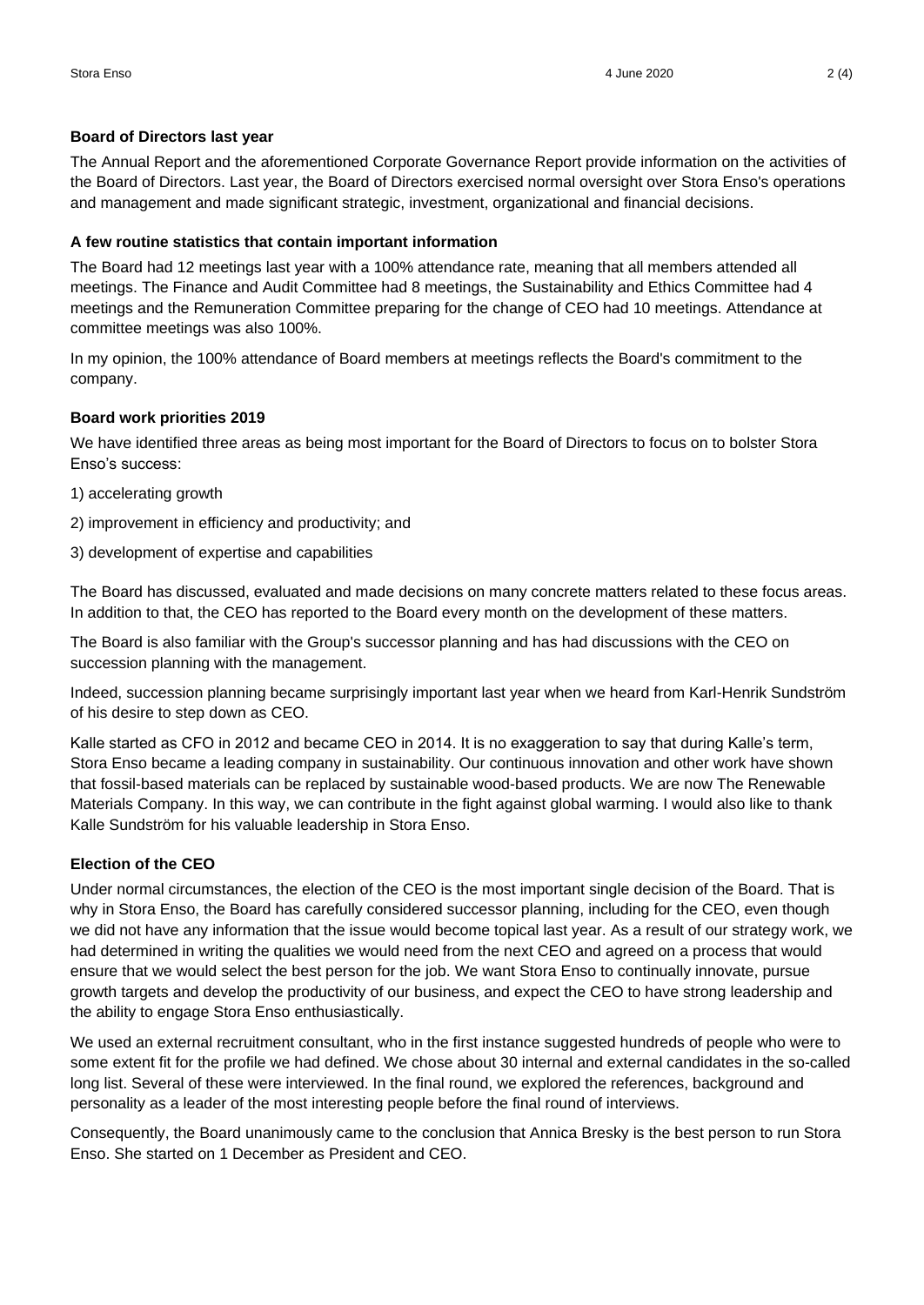I will shortly present Annica, and why we think that she is an excellent President and CEO for Stora Enso. Annica brings extensive experience of our industry and has a solid business background. She has a proven track record of driving growth and operational excellence and has a strong focus on customers and innovations. In 2017, she became the Head of our Consumer Board division, now Packaging Materials division, but she has also previously worked for Stora Enso for around ten years. We also find it positive that Annica has gained experience from other companies in our industry, as President and CEO of Iggesund Paperboard and as Managing Director of BillerudKorsnäs Karlsborg.

She has very suitable education for the position: a MSc degree in engineering and an executive MBA degree. Annica is 44 years of age, married and they have a teen aged son.

I had the pleasure of meeting with Annica well over 10 years ago for the first time when she was the key contributor in Stora Enso's Kvarnsveden paper machine 12 project. The machine was delivered by Metso, where I was the CEO at the time. Annica was a tough lady even back then from a supplier's perspective.

Now that we have been able to follow Annica's role in this new role for more than six months, the Board is of the opinion that Stora Enso has an excellent President and CEO who, along with her team, will achieve much in the years to come.

#### **Self-assessment**

The Board of Directors has continued its efforts to develop policy. The Board and each of its committees have conducted an anonymous self-assessment of their work. The Nomination Board has been provided with the results of the Board's self-assessment and a report of the interviews conducted with each member and the Chair of the Board.

We believe that the working principles of the Board and its committees are in order. As part of our ongoing improvement process, last year we agreed on a few guiding principles for our Board work. In summary, they are:

- 1. Each member of the Board of Directors acts in the best interests of the company and all its shareholders. Our goal is to be honest and open in all aspects of our work. Sustainability is an integral part of our work.
- 2. We base our views on facts and relevant analyses. We evaluate different options and scenarios. Our business decisions are based on proper management preparation. We are ready for discussions and debates with mutual respect.
- 3. The Board also wants to set an example outside meetings on issues of sustainability and ethics.
- 4. We want to keep Board meetings friendly and less formal, so that important decisions can be taken without tension. We value the diversity and personalities of the members of the Board as part of good work.

Dear audience,

#### **How did we succeed last year?**

Stora Enso's Annual Report describes the company's strategy, sustainability work, corporate governance, remuneration, and, of course, the financial results of our work. The full Annual Report is available on the company's website. A look at the 246 pages of the Annual Report gives you a detailed look at Stora Enso.

As announced in connection to our first quarter results, our dividend proposal is EUR 0.15 per share. In addition, the BOD proposes to the AGM that the BOD be authorised to decide at its discretion on a dividend payment of a maximum of EUR 0.35 per share to be distributed in one or several instalments at a later stage when it is possible to make a more reliable estimate on the impacts of the Covid-19 pandemic on Stora Enso's business and liquidity.